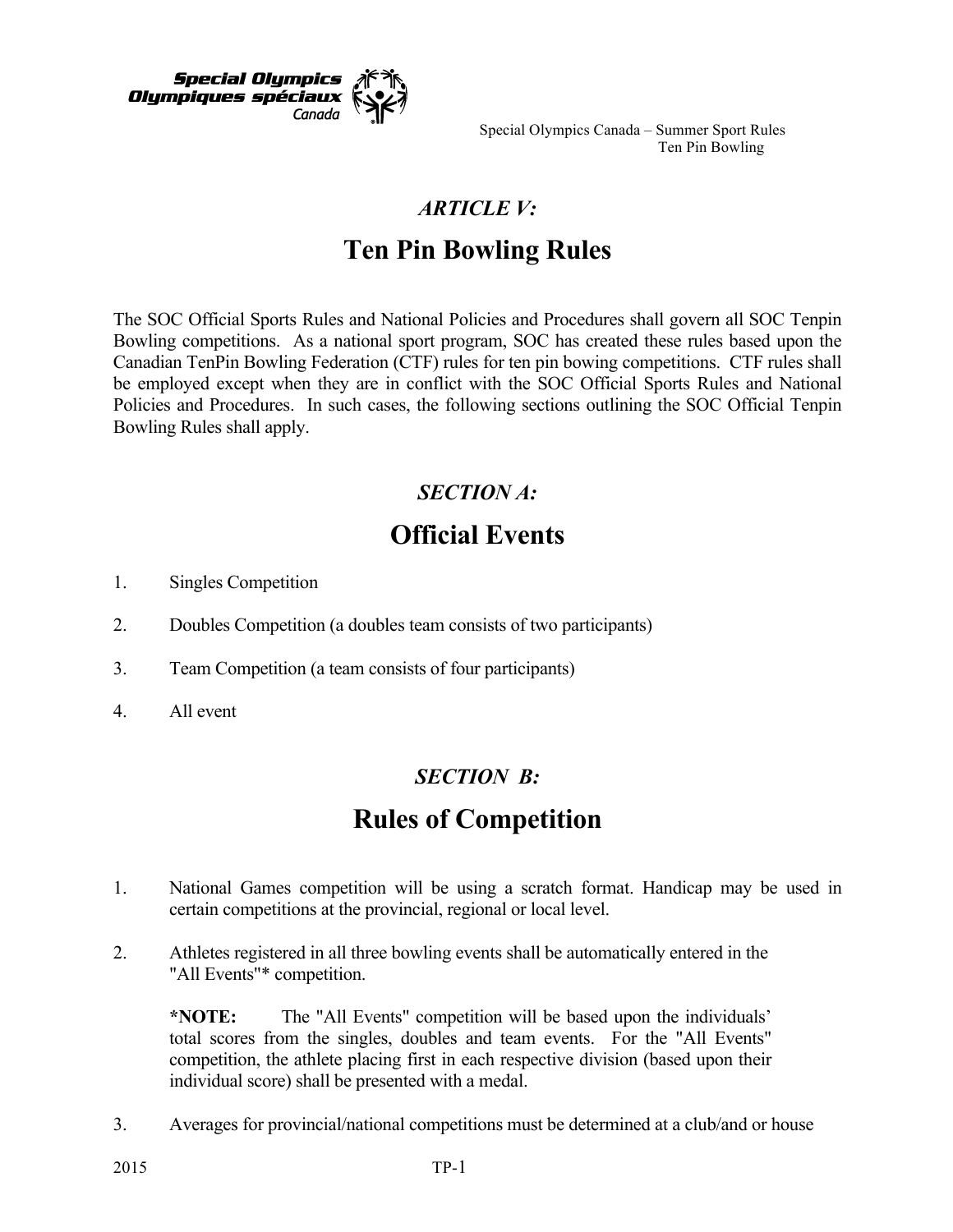

Special Olympics Canada – Summer Sport Rules Ten Pin Bowling

level based on a minimum of **twenty one games**.

4. Athletes competing at National games must submit to the National Office the results from the provincial/territorial qualifier (ex. Provincial or territorial games), the average that the athlete registered with at the provincial/territorial qualifier (ex. Provincial or territorial games), plus the current season's average\*. Should the athletes' current season's average be more than 10 pins higher or lower than the average that the athlete registered with at the provincial/territorial qualifier (Ex. Provincial or territorial games), current season's average shall be used as the qualifying average for National Games.

**\*NOTE:** The current season's average must be supported by an official League Record Sheet which is certified by the coach and/or instructor.

5. At National Games, only participants and officials will be allowed in the bowling area. The bowling area**\*** shall be defined by the tournament officials. If participants require coaching they must leave the bowling area and speak with their coach in the designated coaches area outlined by the tournament officials.

**\*NOTE:** A "bowling area" usually constitutes the bowling lane, the scoring table and the adjacent seating area for the competing participant(s).

6. Bowling Ball Ramps

a) Are used when an athlete does not have the physical ability to roll a ball with their hand or hands.

b) Ramps are a two piece metal unit, one stand and one sloped piece. The stand is a minimum height of 24 inches and maximum height of 28 inches. The stand width is 24 to 25 inches across. Sloped piece – from connecting point to stand to first bend is 16 inches and from first bend to bottom of sloped piece is 54 inches.

c) Bowling ramps and other assistance devices may be used with the approval of the Competition Committee.

d) Athletes using ramps may be placed in separate divisions from other bowlers only for singles competition.

e) All other tournament rules shall apply to athletes in the ramp divisions.

f) The ramp must be removed after the bowler is done playing each frame.

- 7. A participant in a wheelchair may bowl either from his/her wheelchair, from another chair, or from a self-supporting position.
- 8. An individual with a visual impairment may have their coach give them pre-delivery assistance. The coach and/or instructor may properly align the athlete, but can not assist in the delivery of the ball.
- 9. At a National Games, the participant shall bowl a maximum of six games per day throughout the regulation tournament format.